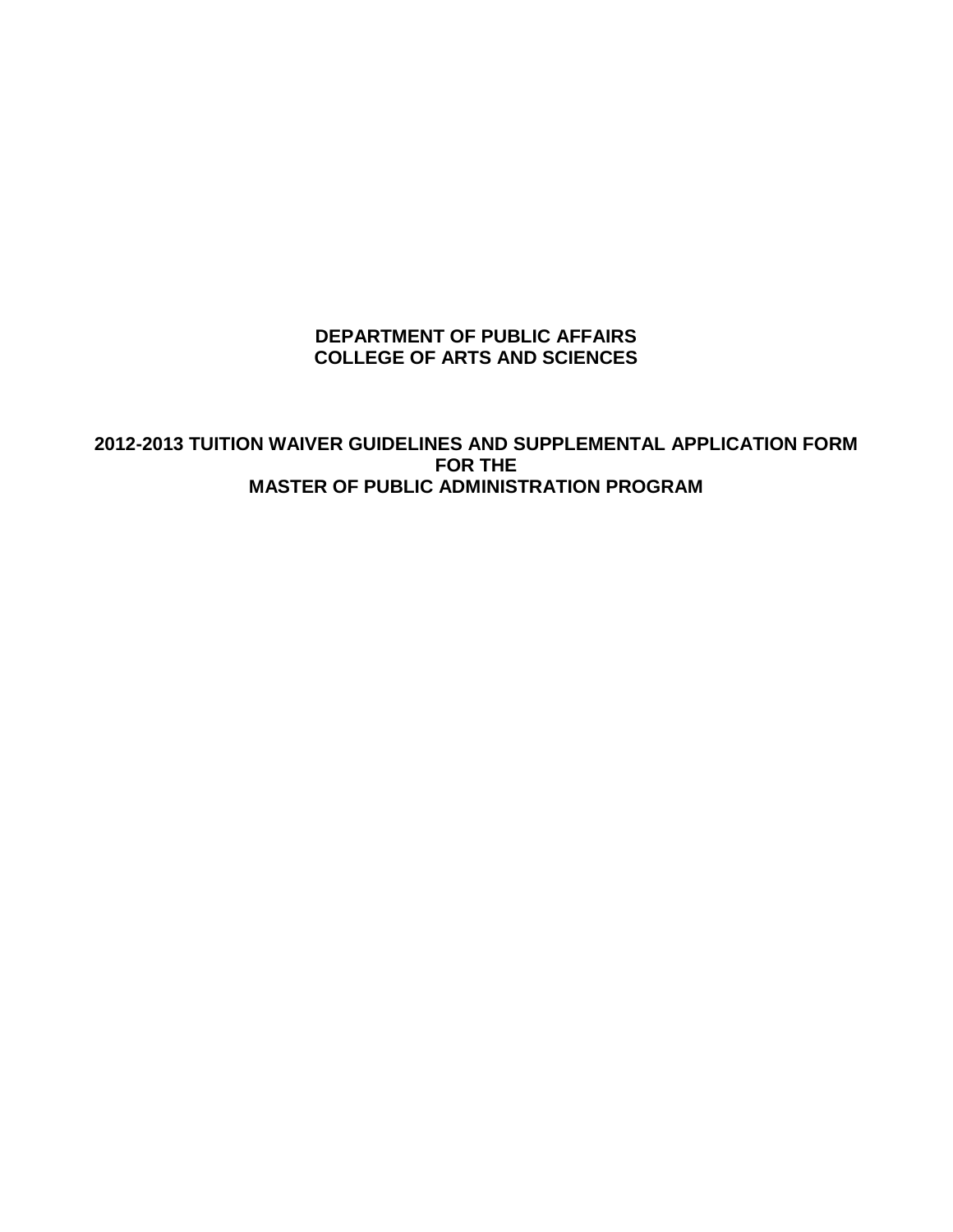## **DEPARTMENT OF PUBLIC AFFAIRS MASTER OF PUBLIC ADMINISTRATION PROGRAM**

## **SUPPLEMENTAL TUITION WAIVER FORM AND POLICIES**

Students are eligible to apply for graduate fee waivers in FGCU's Master of Public Administration (MPA) Program after completing 6 credit hours following admission to the program and having earned a minimum GPA of 3.0.

Application for a tuition waiver from the Department of Public Affairs requires:

- **FGCU Tuition Waiver Application and Cover Letter (available online at** http://www.facu.edu/Graduate/files/Graduate\_Tuition\_Waiver\_Application\_Updated\_7-27-[12.pdf](http://www.fgcu.edu/Graduate/files/Graduate_Tuition_Waiver_Application_Updated_7-27-12.pdf) or<http://www.fgcu.edu/Graduate/tuitionwaivers.html> )
- **MPA Program Supplemental Tuition Waiver Application and Cover Letter**

Eligible MPA students may be awarded tuition waivers for either in-state or out-of state graduate fees to cover tuition only. *However, students must understand that the university provides the MPA program with a very limited amount of tuition waiver funding each year, as a result of which the program typically is unable to satisfy the requests of more than just a small number of students who apply.* Students receiving graduate fee waivers are responsible for paying all other student fees assessed by the FGCU Bursar.

Waiver awards are based on the University's established selection criteria of recruitment, retention, diversity, and service. Review of applications begins following the deadline for each term (fall, summer, spring). Applications are submitted for each term that the student requests a waiver. Applying for one term neither guarantees nor implies a continuation or renewal of the fee for subsequent terms.

The following factors are considered when awarding tuition waivers, within the limits of funding availability:

- Out of state/in-state status
- Employment status (full-time/part-time)
- **Financial need**
- **Scholarship (GPA)**
- Other factors related to the need for tuition support as determined by the Department Chairperson.

Tuition waiver awards are for one term only. Students must reapply for a graduate tuition waiver each term using the Supplemental Application Form and the FGCU Graduate Student Tuition Waiver Application.

Application Deadlines:

| <b>Fall Term</b>   | July 1     |
|--------------------|------------|
| <b>Spring Term</b> | November 1 |
| <b>Summer Term</b> | April 1    |

Submit application to:

Department of Public Affairs Florida Gulf Coast University 10501 FGCU Blvd S. Fort Myers, FL 33965-6565